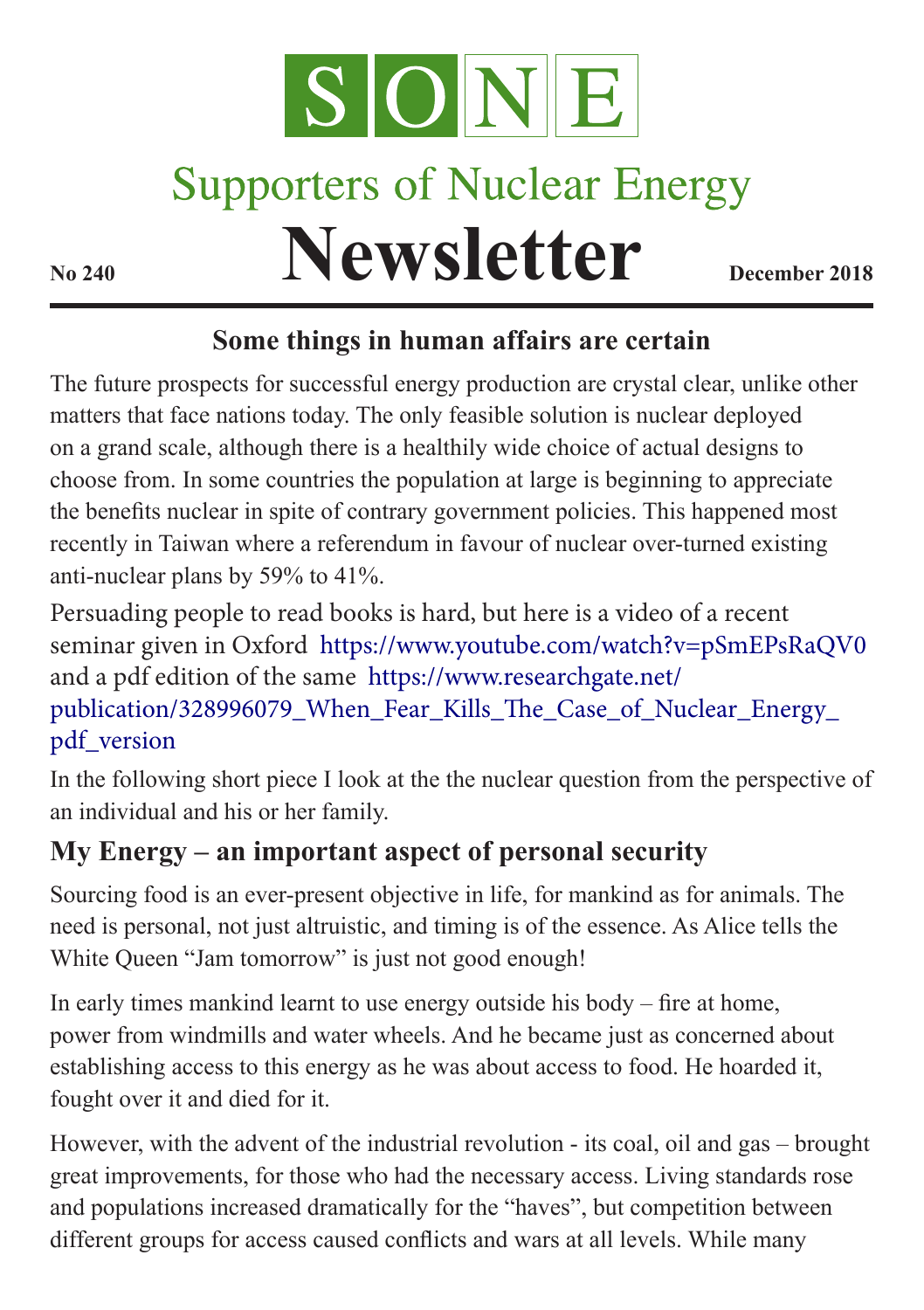essentials of life, such as fresh air and water are often shared as common rights, this is only accepted where supply is sufficiently uniform. But that has never been true for energy. Many pages of history and economics tell how access to energy should have been divided up, but wasn't.

Now in the 21<sup>st</sup> Century the environment, previously taken for granted, is threatened by the use of the very fuels on which the industrial revolution has been built. If the combustion of carbon is to cease, what is the availability and security of other supplies? Evidently the renewables that proved inadequate and unreliable before the industrial revolution remain so today. Their weakness is responsible for the huge plants built to harvest them – plants that disfigure the environment and are anything but "green". But even these behemoths are becalmed for significant periods in a way that no market mechanism can bridge.

The answer is nuclear power, as members of SONE know full well. But there is a social task too. People need to accept that nuclear brings the availability and security that they seek. Unfortunately it still frightens many of them. Explaining what nobody ever told them before is a matter for public education in schools and the media. There is no escaping this task, although it will take a long time. Right now, few people know anything about nuclear beyond what they have learnt from thrillers and inherited scare stories, encouraged by the cold war politics of years ago.

Energy security is a basic need that the public understands, and a guaranteed local energy supply is preferable to a remote one. In the UK natural gas from the North Sea is now supplemented with imports from the Middle East, USA and Russia – world wide sources that are not secure, however cheap.

Nuclear fuel, uranium and thorium, is widely distributed around the world and easily stockpiled to provide long term security. However more should be done to engage the public appetite for local energy. If small nuclear stations were built to supply 500 MWe or so near cities or counties in small groups, the inhabitants would gain more acquiescence and familiarity with nuclear: they would be more likely to know somone who worked at the plant; their children could visit there on a school visit; the plant management could engage with local charities and functions. Unfortunately this is not what happened with the early plants, and, what is worse, this is still not country-wide planning policy today. Of course, such plants should be elements of the integrated national grid, but in that context locals should feel that "their" station was doing something for the nation as a whole. A social structure where contributions are seen as moving upwards to the centre has a different acceptability to one where allotments are handed down from the centre. It is a matter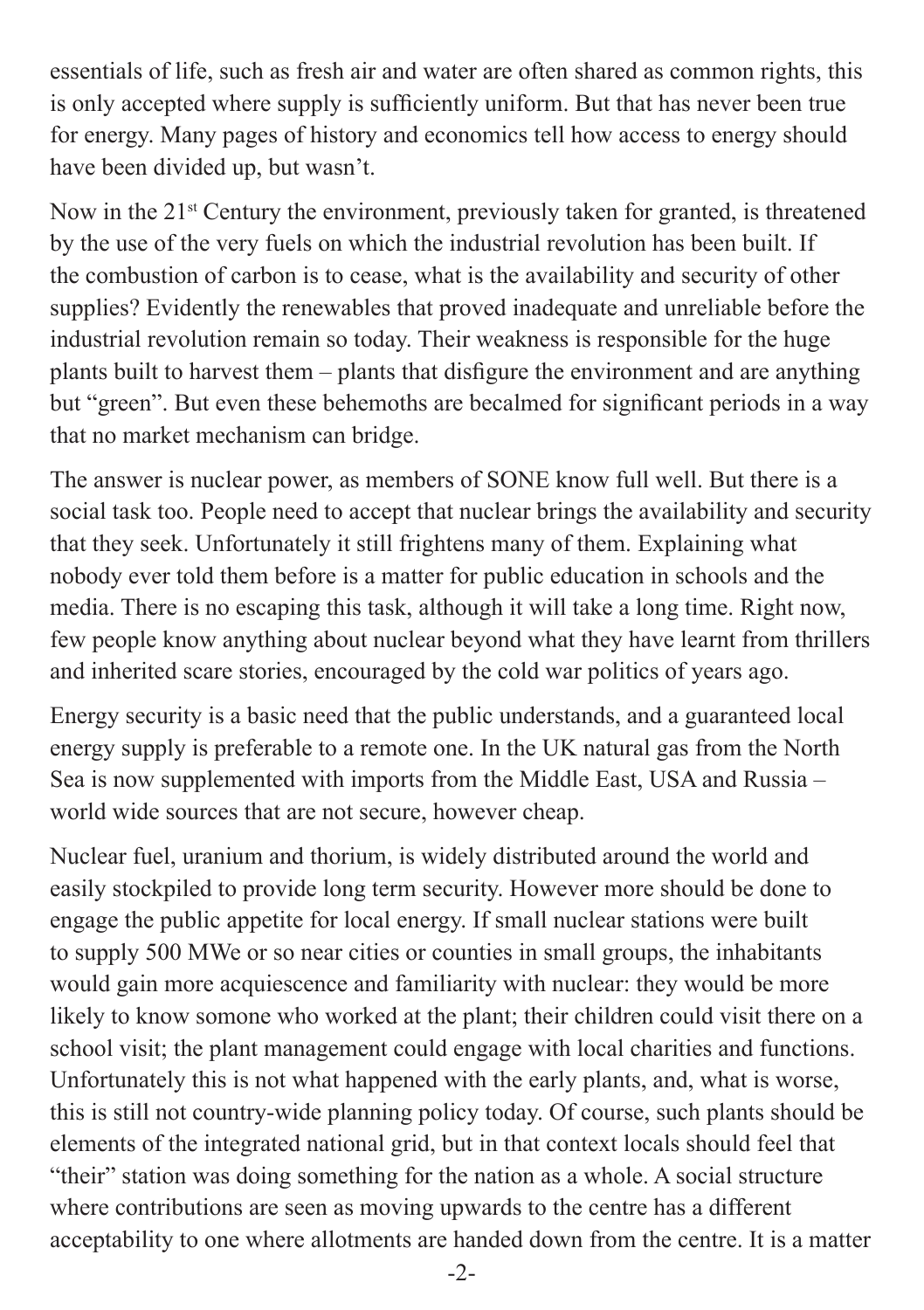of perception and confidence.

In the UK the first nuclear power plants were mostly sited as far from centres of population as possible. Rather than educate the wider public in the genuine safety of nuclear technology, the UK Government took the easy way out of placing plants in remote locations. This has had the undesirable effect of creating ghettoes of nuclear know-how and confidence rather isolated from the general population. Approving power station design may be a national problem but local people should engage with individual siting matters.

Furthermore, the opportunity to utilise waste heat for district heating and industrial processes depends on industry and conurbations being nearby. Electrical transmission losses are least when generators and consumers are nearby too. Opportunities based on hydrogen generated by off-peak electrical power should be exploited by a new chemical industry. In a carbon-free economy hydrogen is a transport fuel and also takes the place of natural gas in the existing gas distribution network.

Until recently the nuclear industry has been short sighted in promoting exclusively huge plants, over engineered in the name of safety. Now at last smaller plants are proposed, designed to be fail-safe, with modest cooling requirements and modular construction. This means that elements can be manufactured by suppliers across the country, transported by road and assembled more rapidly on site. The increased use of SMEs broadens the base of community involvement.

Nuclear power plants need little land and no extensive safety zone: a total of 15 hectares is enough for an existing gigawatt station. Unlike accidents at chemical and petrochemical plants those at nuclear plants have not justified evacuation. At Chernobyl there was an exceptional accident in the dying days of the Soviet Union. It resulted in much socio-economic misery unrelated to radiation and the thriving wildlife park that exists there today – but there were remarkably few deaths (43).

Though nuclear plants may not need a large area but too often in the past plants have attracted negative comment for their brutish concrete profile. Their fail-safe features require some height to allow control rods to fall and liquids to circulate effectively under gravity but some newer designs achieve the total height required by increasing the structure below ground. Other designs show a soft external profile with architectural features that do not just seem to shout "POWER!" With clever use of colour and landscaping, the people whom the station serves might become proud of their station and welcome its presence.